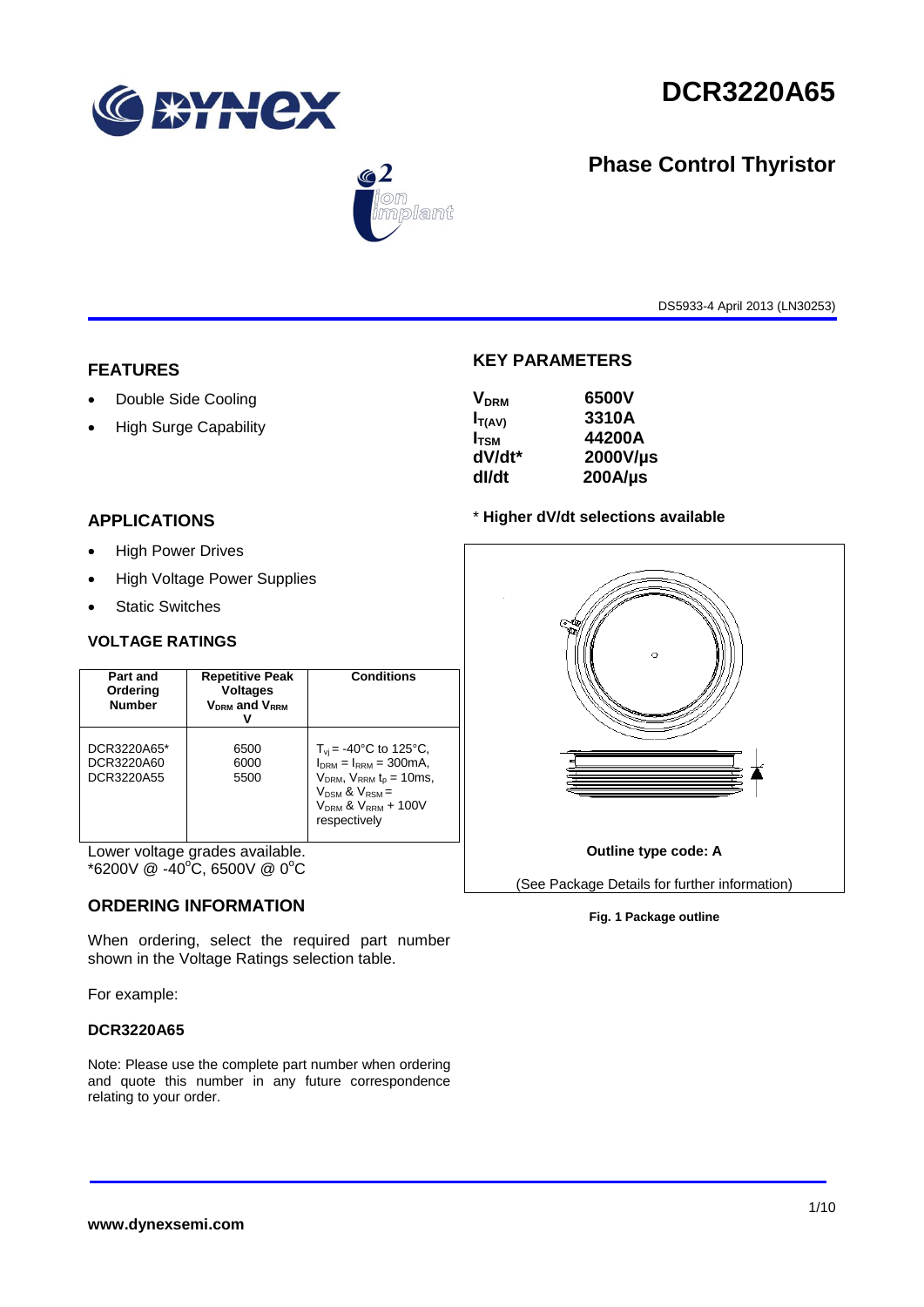



# **CURRENT RATINGS**

**Tcase = 60°C unless stated otherwise**

| Symbol                    | <b>Parameter</b>                     | <b>Test Conditions</b>   | Max. | <b>Units</b> |
|---------------------------|--------------------------------------|--------------------------|------|--------------|
| <b>Double Side Cooled</b> |                                      |                          |      |              |
| $I_{T(AV)}$               | Mean on-state current                | Half wave resistive load | 3220 | Α            |
| I <sub>T(RMS)</sub>       | RMS value                            | -                        | 5058 | Α            |
| Iт                        | Continuous (direct) on-state current | -                        | 4655 | Α            |

## **SURGE RATINGS**

| Symbol       | <b>Parameter</b>                        | <b>Test Conditions</b>                           | Max. | <b>Units</b>      |
|--------------|-----------------------------------------|--------------------------------------------------|------|-------------------|
| <b>I</b> TSM | Surge (non-repetitive) on-state current | 10ms half sine, $T_{\text{case}} = 125^{\circ}C$ | 43.0 | kA                |
| $l^2t$       | $I2t$ for fusing                        | $V_R = 0$                                        | 9.25 | MA <sup>2</sup> s |

# **THERMAL AND MECHANICAL RATINGS**

| Symbol           | <b>Parameter</b>                      | <b>Test Conditions</b>      |             | Min.                     | Max.    | <b>Units</b> |
|------------------|---------------------------------------|-----------------------------|-------------|--------------------------|---------|--------------|
| $R_{th(j-c)}$    | Thermal resistance – junction to case | Double side cooled          | DC          |                          | 0.00603 | °C/W         |
|                  |                                       | Single side cooled          | Anode DC    |                          | 0.01024 | °C/W         |
|                  |                                       |                             | Cathode DC  | $\overline{\phantom{a}}$ | 0.01467 | °C/W         |
| $R_{th(c-h)}$    | Thermal resistance – case to heatsink | Clamping force 83.0kN       | Double side | $\blacksquare$           | 0.001   | °C/W         |
|                  |                                       | (with mounting compound)    | Single side |                          | 0.002   | °C/W         |
| $T_{\rm vj}$     | Virtual junction temperature          | <b>Blocking VDRM / VRRM</b> |             |                          | 125     | °C           |
| $T_{\text{stg}}$ | Storage temperature range             |                             |             | $-55$                    | 125     | °C           |
| $F_m$            | Clamping force                        |                             |             | 74.0                     | 91.0    | kN           |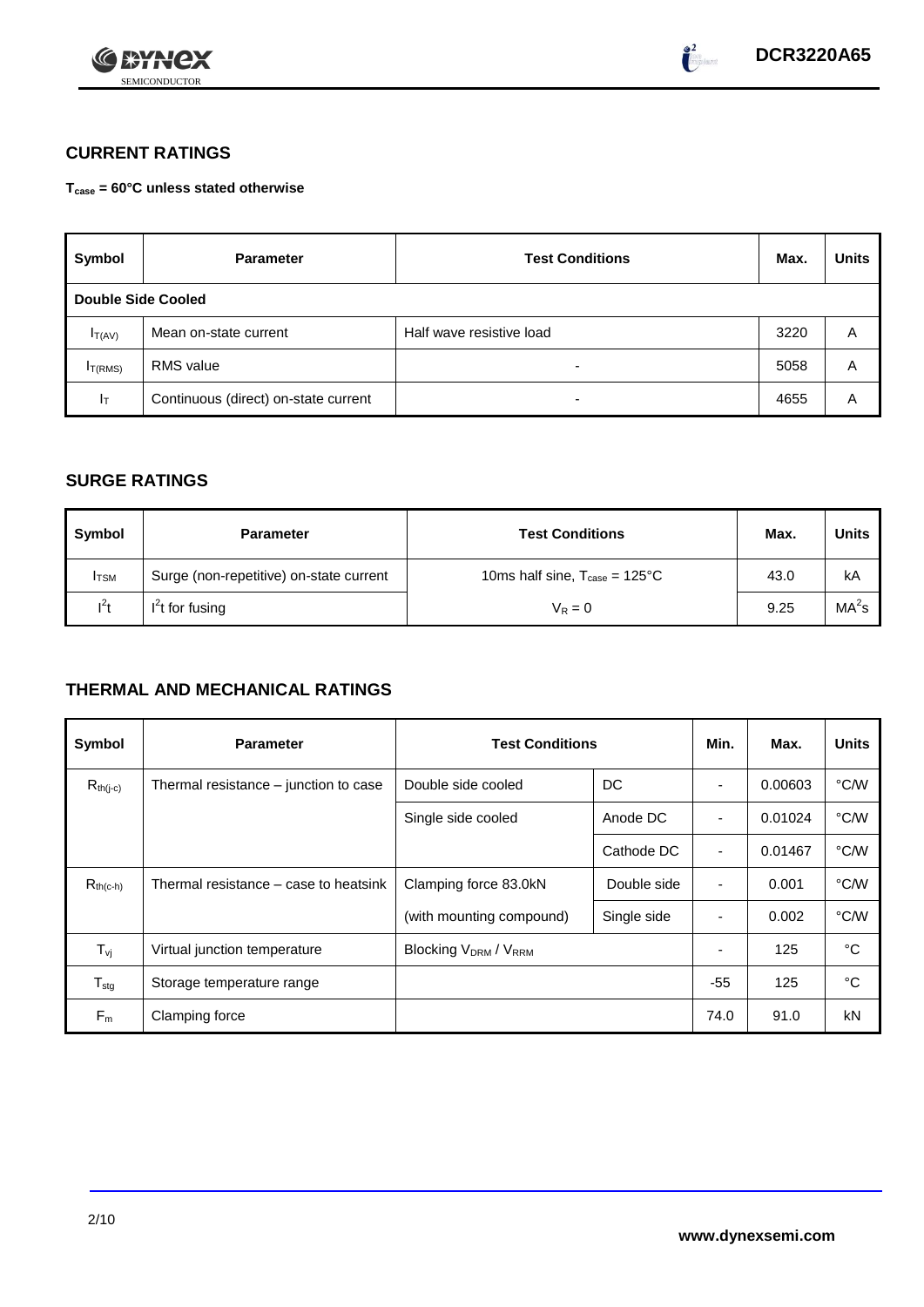



# **DYNAMIC CHARACTERISTICS**

| Symbol            | <b>Parameter</b>                              | <b>Test Conditions</b>                                                                            |                 | Min.                     | Max.   | <b>Units</b> |
|-------------------|-----------------------------------------------|---------------------------------------------------------------------------------------------------|-----------------|--------------------------|--------|--------------|
| <b>IRRM</b> /IDRM | Peak reverse and off-state current            | At $V_{RRM}/V_{DRM}$ , $T_{case} = 125^{\circ}C$                                                  |                 | $\blacksquare$           | 300    | mA           |
| dV/dt             | Max. linear rate of rise of off-state voltage | To 67% $V_{DRM}$ , T <sub>j</sub> = 125°C, gate open                                              |                 | $\blacksquare$           | 2000   | $V/\mu s$    |
| dl/dt             | Rate of rise of on-state current              | From 67% $V_{DRM}$ to 2x $I_{T(AV)}$                                                              | Repetitive 50Hz | $\overline{\phantom{a}}$ | 200    | $A/\mu s$    |
|                   |                                               | Gate source 30V, 10 $\Omega$ ,                                                                    | Non-repetitive  |                          | 500    | $A/\mu s$    |
|                   |                                               | $t_r$ < 0.5µs, T <sub>i</sub> = 125°C                                                             |                 |                          |        |              |
| $V_{T(TO)}$       | Threshold voltage - Low level                 | 500 to 1900A at $T_{\text{case}} = 125^{\circ}C$                                                  |                 | $\blacksquare$           | 1.01   | $\vee$       |
|                   | Threshold voltage - High level                | 1900 to 6000A at $T_{\text{case}} = 125^{\circ}C$                                                 |                 | $\overline{\phantom{a}}$ | 1.08   | V            |
| $r_{\text{T}}$    | On-state slope resistance - Low level         | 500A to 1900A at $T_{\text{case}} = 125^{\circ}C$                                                 |                 | $\overline{\phantom{a}}$ | 0.3    | $m\Omega$    |
|                   | On-state slope resistance - High level        | 1600A to 6000A at $T_{\text{case}} = 125^{\circ}$ C                                               |                 | $\blacksquare$           | 0.2643 | $m\Omega$    |
| $t_{gd}$          | Delay time                                    | $V_D = 67\%$ V <sub>DRM</sub> , gate source 30V, 10 $\Omega$                                      |                 |                          | 3      | μs           |
|                   |                                               | $t_r = 0.5 \mu s$ , $T_i = 25$ °C                                                                 |                 |                          |        |              |
| $t_{q}$           | Turn-off time                                 | $I_T = 3000A$ , $T_i = 125^{\circ}C$ ,<br>$V_R = 200V$ , dl/dt = 1A/µs,                           |                 |                          | 500    | μs           |
|                   |                                               | $dV_{DR}/dt = 20V/\mu s$ linear                                                                   |                 |                          |        |              |
| $Q_{S}$           | Stored charge                                 | $I_T = 3000A$ , $T_i = 125^{\circ}C$ , dl/dt - 1A/µs,<br>$V_{\text{Rpeak}}$ ~3900V, $V_R$ ~ 2600V |                 | 3830                     | 6430   | μC           |
| $I_{RR}$          | Reverse recovery current                      |                                                                                                   |                 | 45                       | 60     | A            |
| $I_L$             | Latching current                              | $T_i = 25^{\circ}C$ , $V_D = 5V$                                                                  |                 | $\blacksquare$           | 3      | A            |
| Īн                | Holding current                               | $T_i = 25^{\circ}C$ , $R_{G-K} = \infty$ , $I_{TM} = 500A$ , $I_T = 5A$                           |                 |                          | 300    | mA           |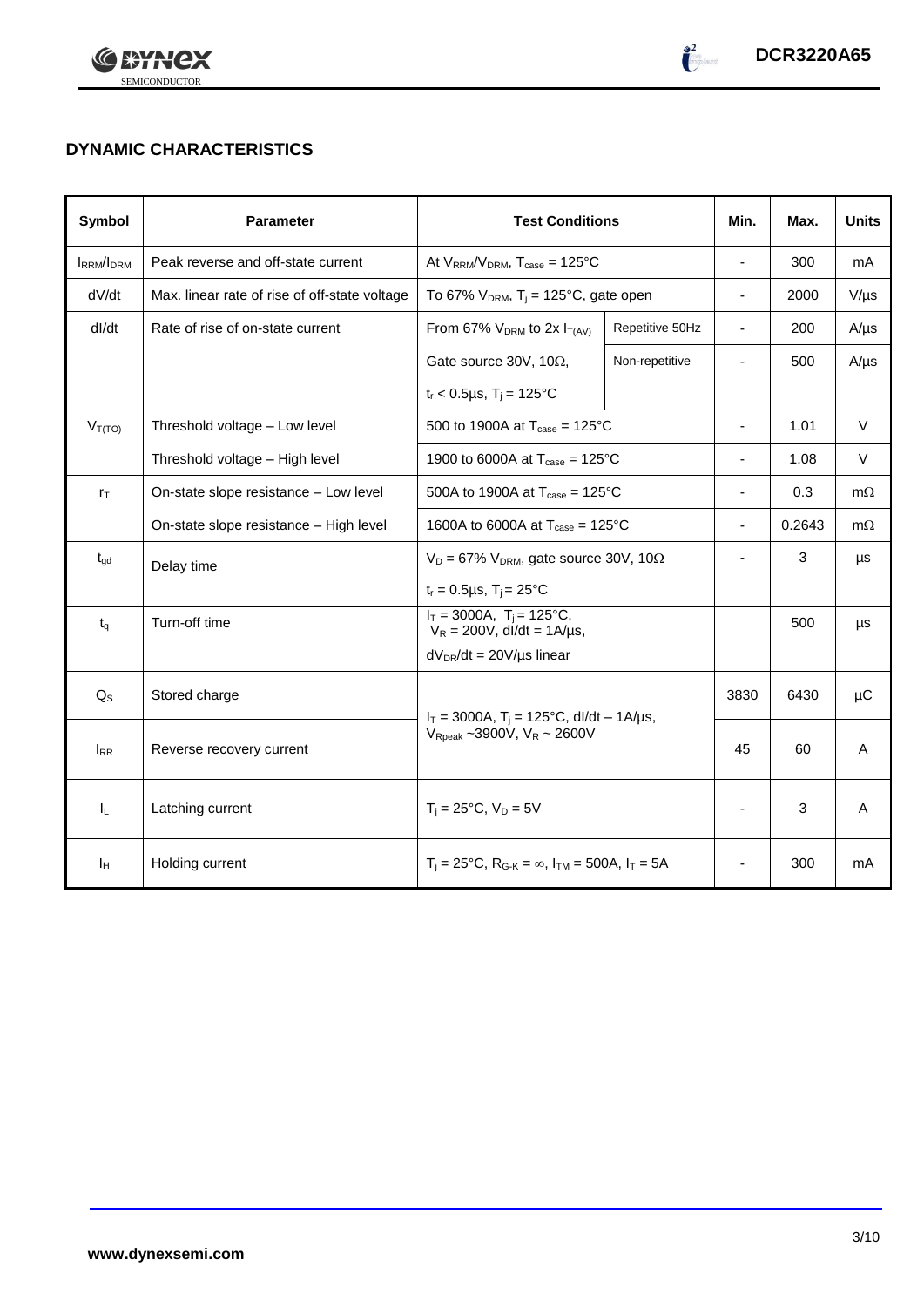

# **GATE TRIGGER CHARACTERISTICS AND RATINGS**

| Symbol          | <b>Parameter</b>         | <b>Test Conditions</b>                       | Max. | <b>Units</b> |
|-----------------|--------------------------|----------------------------------------------|------|--------------|
| V <sub>GT</sub> | Gate trigger voltage     | $V_{DRM} = 5V$ , $T_{case} = 25^{\circ}C$    | 1.5  | v            |
| V <sub>GD</sub> | Gate non-trigger voltage | At 50% $V_{DRM}$ , $T_{case}$ = 125°C        | 0.4  | V            |
| Iст             | Gate trigger current     | $V_{DRM} = 5V$ , $T_{case} = 25^{\circ}C$    | 400  | mA           |
| lgp             | Gate non-trigger current | At 50% $V_{DRM}$ , $T_{case} = 125^{\circ}C$ | 10   | mA           |

## **CURVES**



**Fig.2 Maximum & minimum on-state characteristics**

 $V_{TM}$  **EQUATION** Where  $A = -0.645429$  $B = 0.3001939$  $V_{TM} = A + Bln (I_T) + C.I_T + D.\sqrt{I_T}$  C = 0.000276  $D = -0.01259$ these values are valid for  $T_i = 125^{\circ}C$  for  $I_T$  500A to 6000A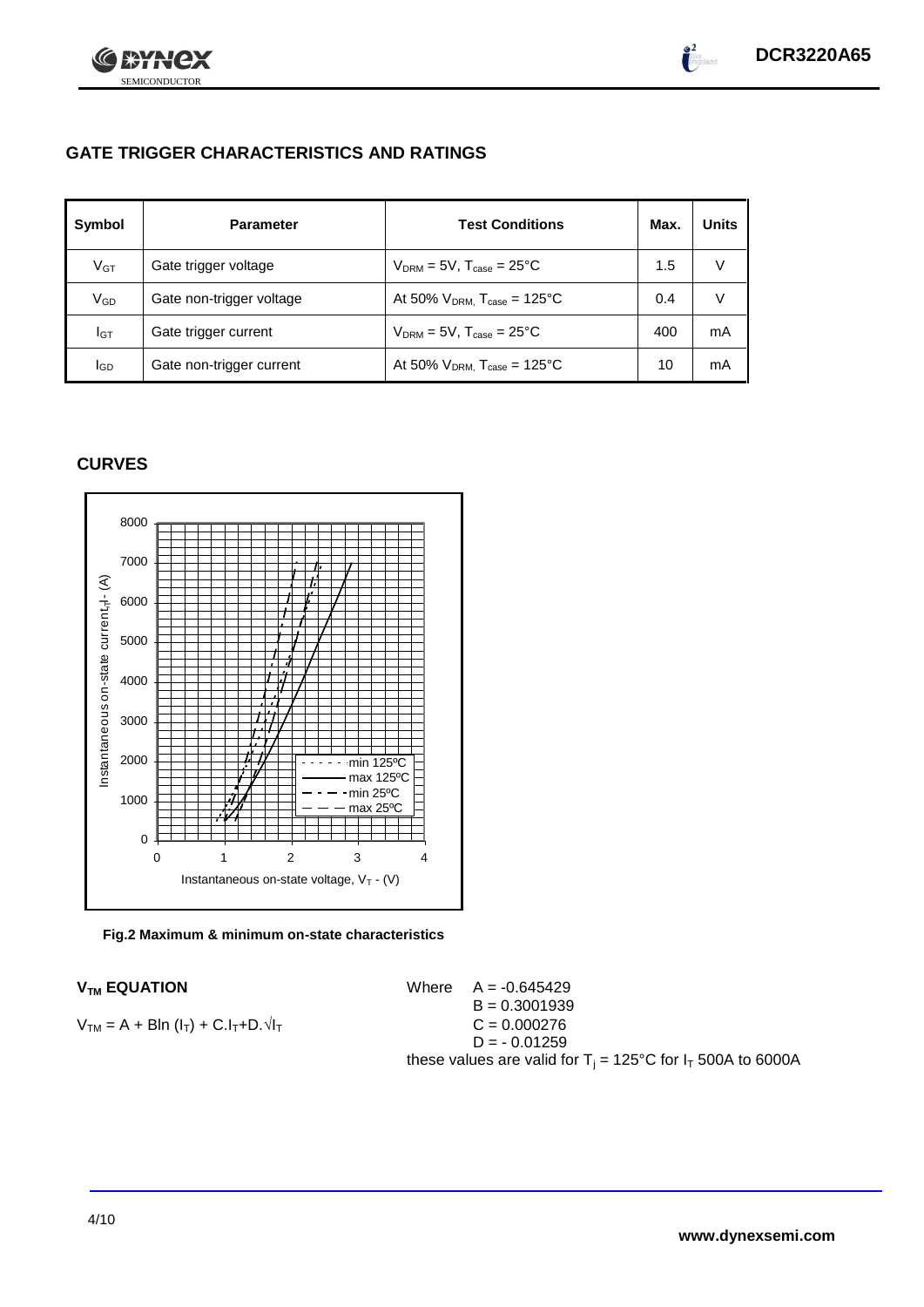



**DCR3220A65**

 $\int_0^2$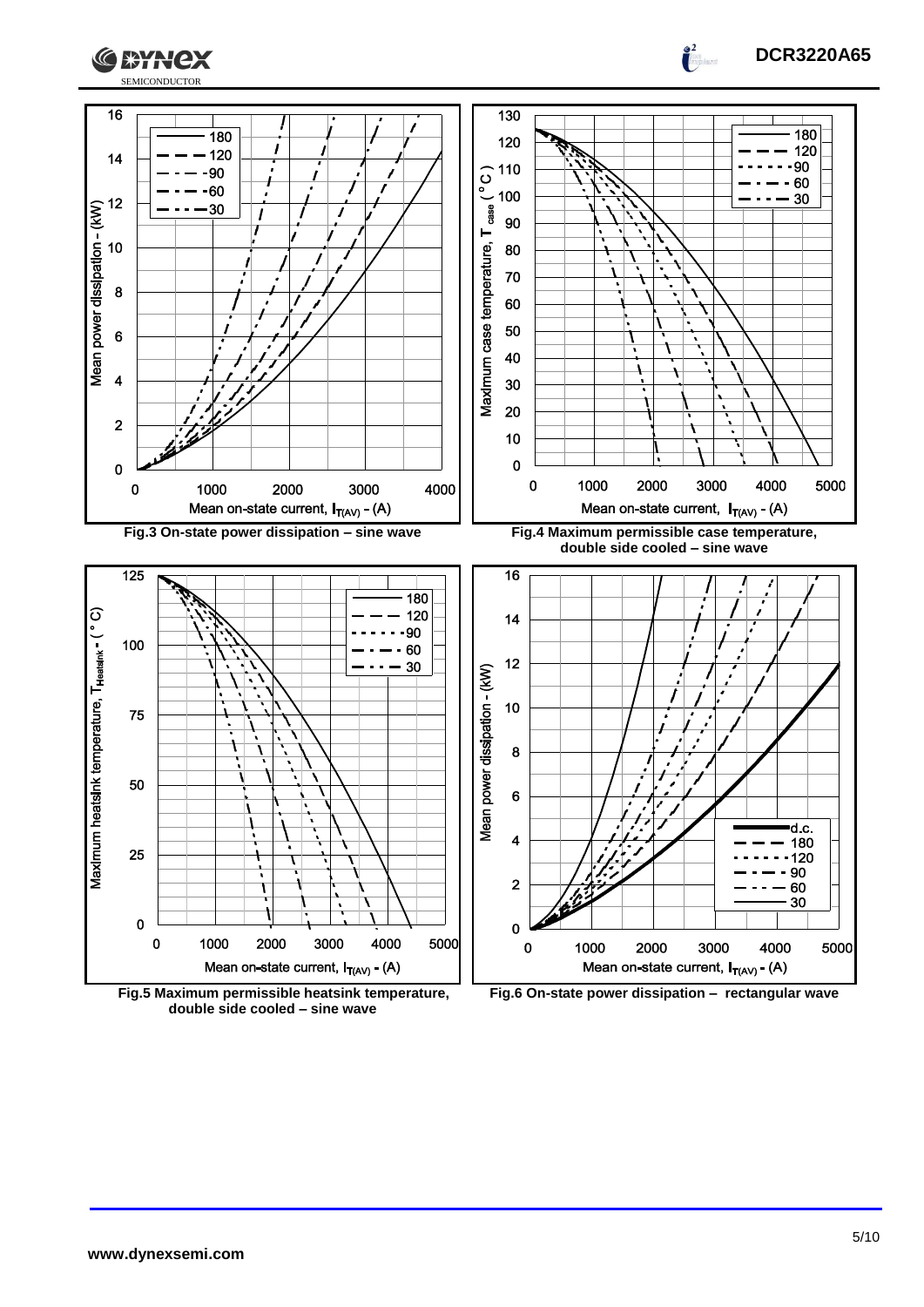



**Fig.9 Maximum (limit) transient thermal impedance – junction to case (°C/kW)**

**DCR3220A65**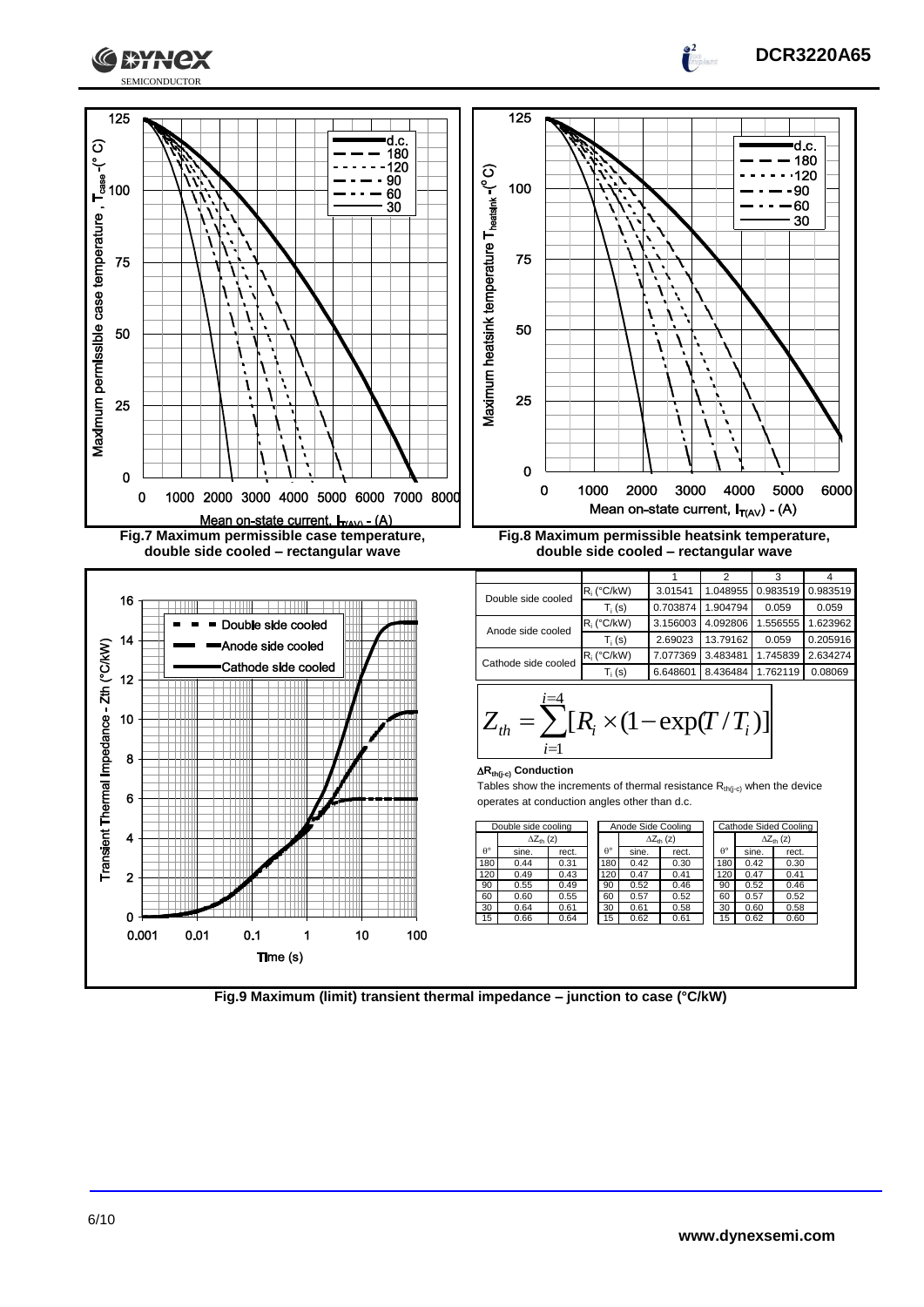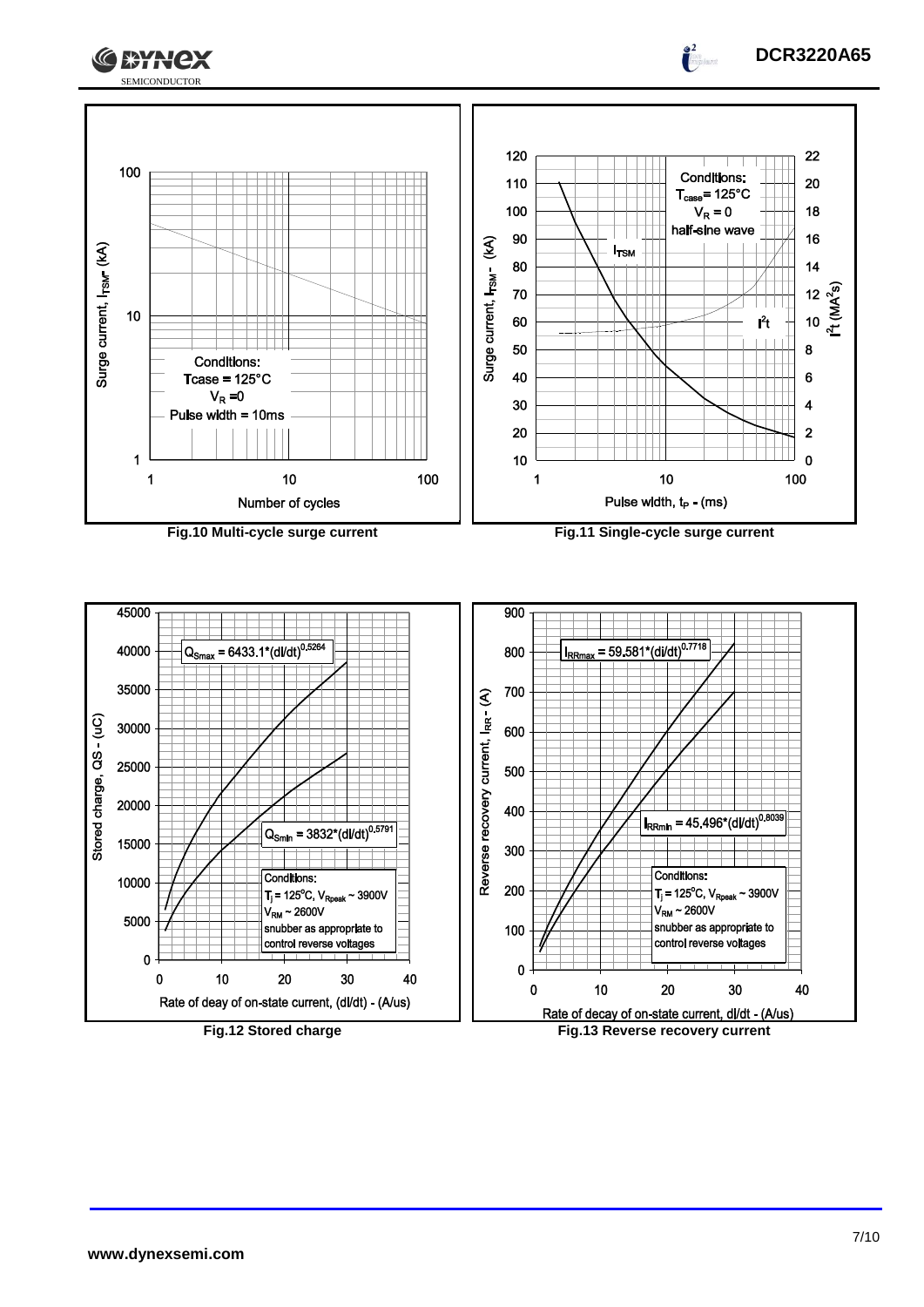

**Fig14 Gate Characteristics**



**Fig. 15 Gate characteristics**

**DCR3220A65**

 $\int_0^2$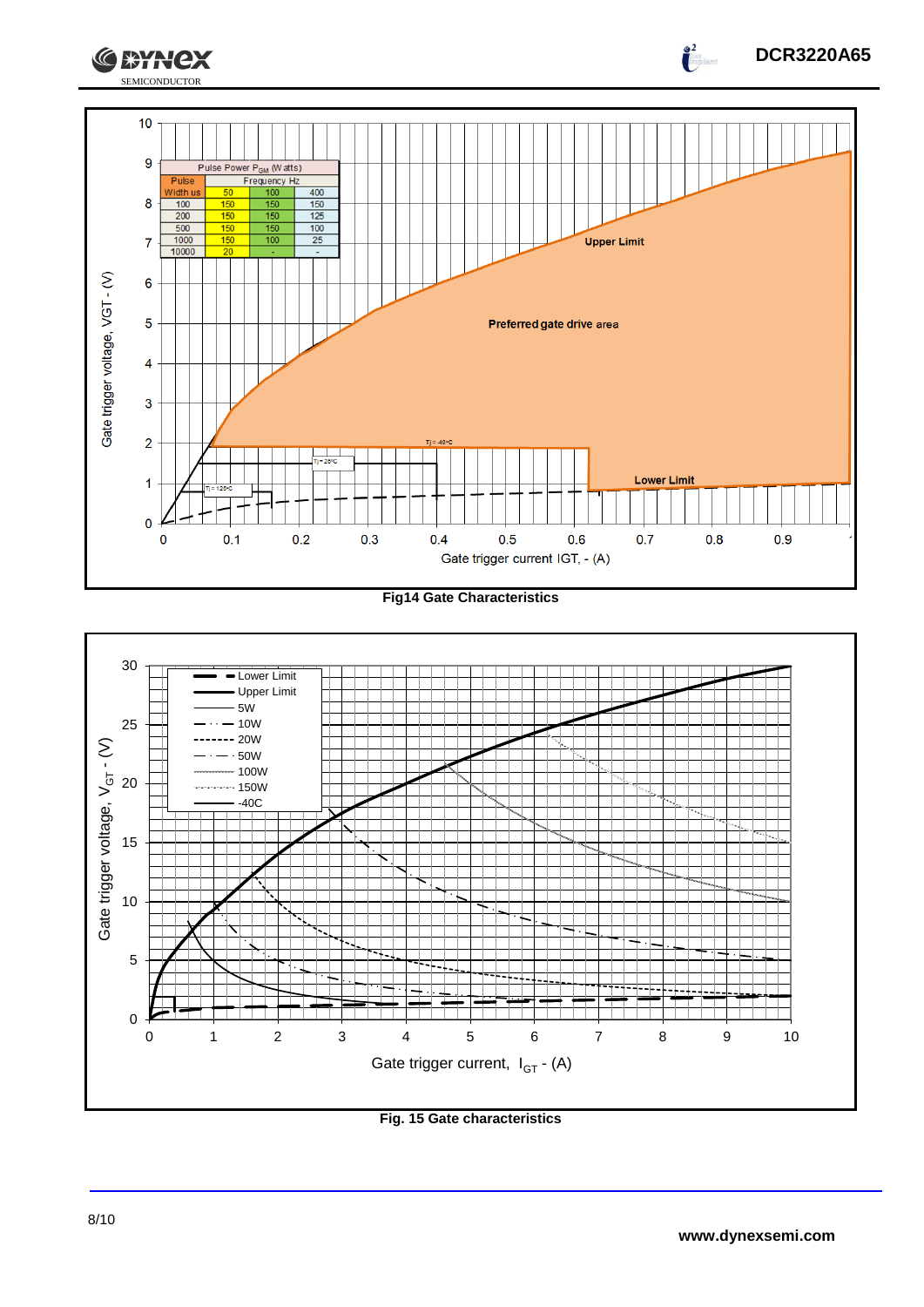

 $\frac{1}{2}$ 

## **PACKAGE DETAILS**

For further package information, please contact Customer Services. All dimensions in mm, unless stated otherwise. DO NOT SCALE.



**Fig.16 Package outline**